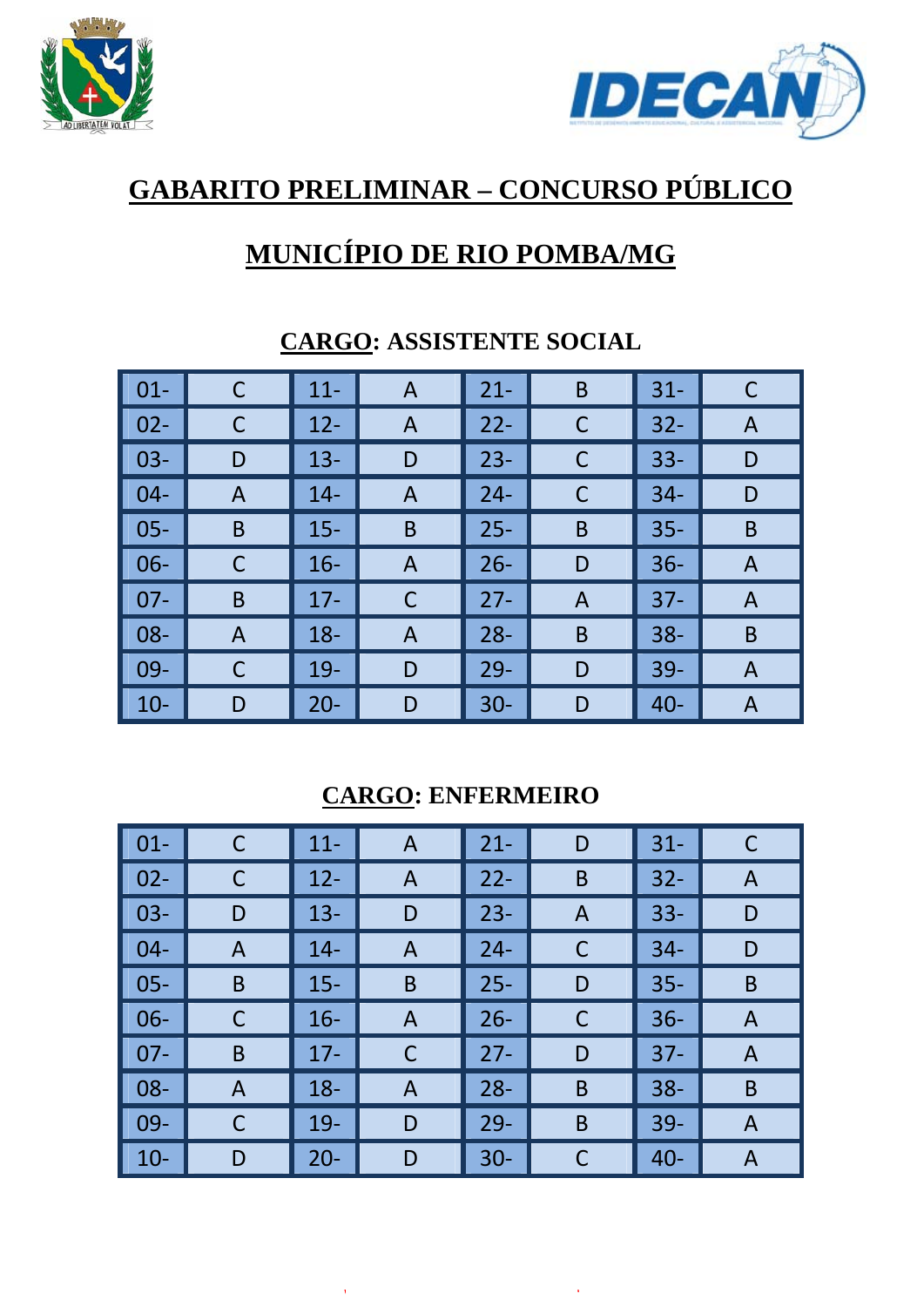



| $\vert$ 01- | $\mathsf C$    | $11 -$ | A              | $21 -$ | B            | $31 -$ | C |
|-------------|----------------|--------|----------------|--------|--------------|--------|---|
| $\vert$ 02- | C              | $12 -$ | A              | $22 -$ | A            | $32 -$ | A |
| $\vert$ 03- | D              | $13 -$ | D              | $23 -$ | B            | $33 -$ | D |
| $  04 -$    | A              | $14-$  | $\overline{A}$ | $24 -$ | D            | $34 -$ | D |
| $\vert$ 05- | B              | $15 -$ | B              | $25 -$ | C            | $35 -$ | B |
| $\vert$ 06- |                | $16 -$ | A              | $26 -$ | B            | $36 -$ | A |
| $\vert$ 07- | B              | $17 -$ | C              | $27 -$ | B            | $37 -$ | A |
| $\vert$ 08- | $\overline{A}$ | $18 -$ | $\overline{A}$ | $28 -$ | C            | $38 -$ | B |
| $\vert$ 09- | C              | $19-$  | D              | $29 -$ | $\mathsf{A}$ | $39 -$ | A |
| $\vert$ 10- | D              | $20 -$ | D              | $30 -$ | D            | $40 -$ | A |

## **CARGO: FARMACÊUTICO**

#### **CARGO: FISIOTERAPEUTA**

| $\vert$ 01-     | C | $11 -$ | A              | $21 -$ | D | $31 -$ | C |
|-----------------|---|--------|----------------|--------|---|--------|---|
| $\vert$ 02-     |   | $12 -$ | A              | $22 -$ | D | $32 -$ | A |
| $\vert$ 03-     | D | $13 -$ | D              | $23 -$ | D | $33 -$ | D |
| $\vert$ 04-     | A | $14 -$ | A              | $24 -$ | C | $34 -$ | D |
| $\vert$ 05-     | B | $15 -$ | B              | $25 -$ | A | $35 -$ | B |
| $\vert$ 06-     |   | $16 -$ | $\overline{A}$ | $26 -$ | C | $36 -$ | A |
| $\parallel$ 07- | B | $17 -$ | C              | $27 -$ | D | $37 -$ | A |
| $\vert$ 08-     | A | $18 -$ | A              | $28 -$ | B | $38 -$ | B |
| $\parallel$ 09- |   | $19 -$ | D              | $29 -$ | A | $39 -$ | A |
| $\vert$ 10-     | D | $20 -$ | D              | $30 -$ | B | $40 -$ | A |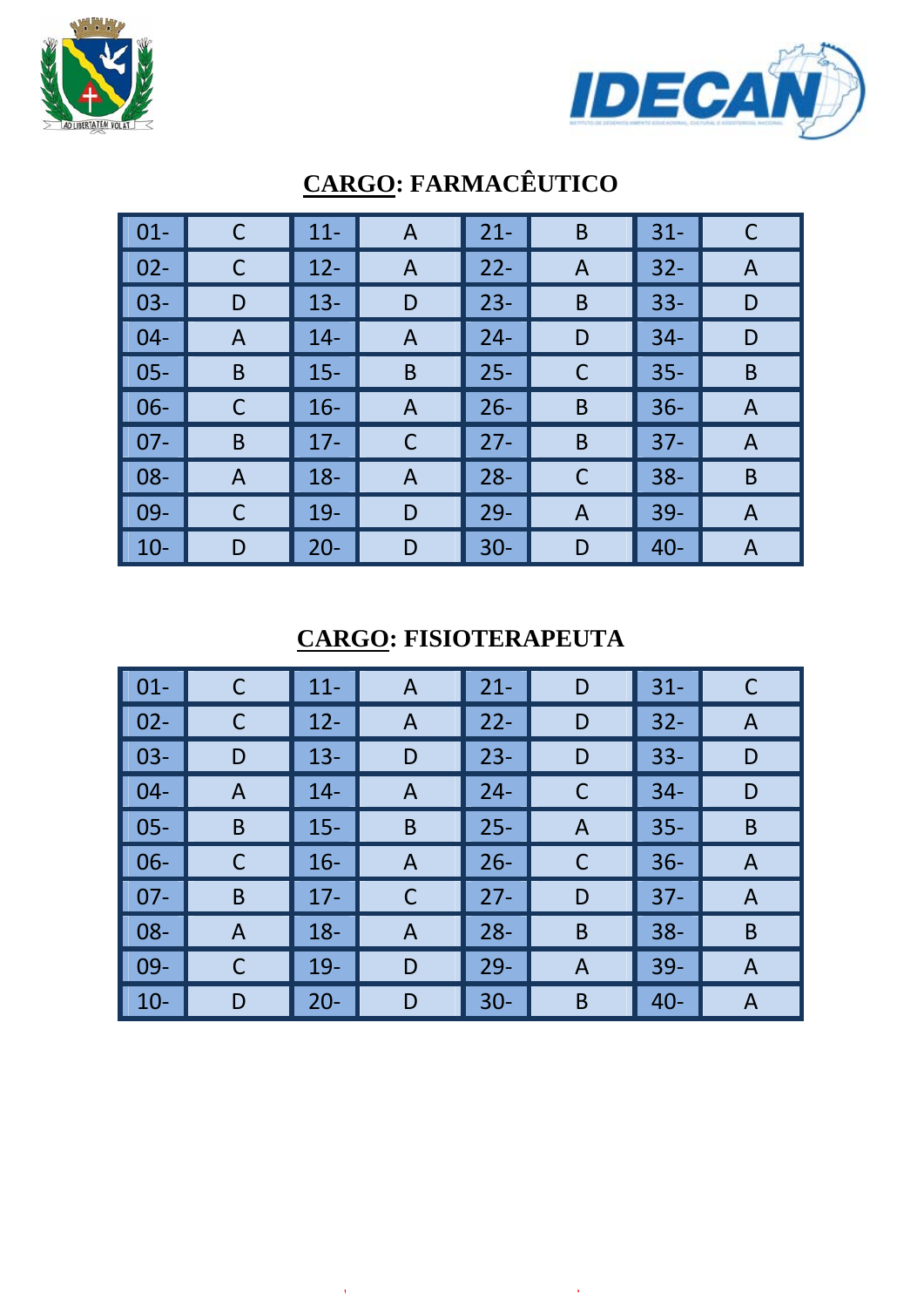



| $\vert$ 01- |   | $11 -$ | A           | $21 -$ | A | $31 -$ | C |
|-------------|---|--------|-------------|--------|---|--------|---|
| $\vert$ 02- | C | $12 -$ | A           | $22 -$ | D | $32 -$ | A |
| $\vert$ 03- | D | $13 -$ | D           | $23 -$ | B | $33 -$ | D |
| $\vert$ 04- | A | $14 -$ | A           | $24 -$ | D | $34 -$ | D |
| $\vert$ 05- | B | $15 -$ | B           | $25 -$ | B | $35 -$ | B |
| $\vert$ 06- | C | $16 -$ | A           | $26 -$ | D | $36 -$ | A |
| $\vert$ 07- | B | $17 -$ | $\mathsf C$ | $27 -$ | D | $37 -$ | A |
| $\vert$ 08- | A | $18 -$ | A           | $28 -$ | D | $38 -$ | B |
| $\vert$ 09- | C | $19-$  | D           | $29 -$ | B | $39-$  | A |
| $\vert$ 10- | D | $20 -$ | D           | $30 -$ | D | $40 -$ | A |

### **CARGO: FONOAUDIÓLOGO**

## **CARGO: MÉDICO ESPECIALISTA EM CARDIOLOGIA**

| $\vert$ 01-     | С | $11 -$ | A              | $21 -$ | D | $31 -$ |   |
|-----------------|---|--------|----------------|--------|---|--------|---|
| $\vert 02 -$    |   | $12 -$ | A              | $22 -$ | D | $32 -$ | A |
| $\vert$ 03-     | D | $13 -$ | D              | $23 -$ | B | $33 -$ | D |
| $\vert$ 04-     | A | $14 -$ | A              | $24 -$ | B | $34 -$ | D |
| $\vert$ 05-     | B | $15 -$ | B              | $25 -$ | D | $35 -$ | B |
| $\vert$ 06-     |   | $16 -$ | $\overline{A}$ | $26 -$ | A | $36 -$ | A |
| $\parallel$ 07- | B | $17 -$ | С              | $27 -$ | C | $37 -$ | A |
| $\vert$ 08-     | A | $18 -$ | A              | $28 -$ | D | $38 -$ | B |
| $\parallel$ 09- |   | $19-$  | D              | $29 -$ | D | $39 -$ | A |
| $\vert$ 10-     | D | $20 -$ | D              | $30 -$ | B | $40 -$ | A |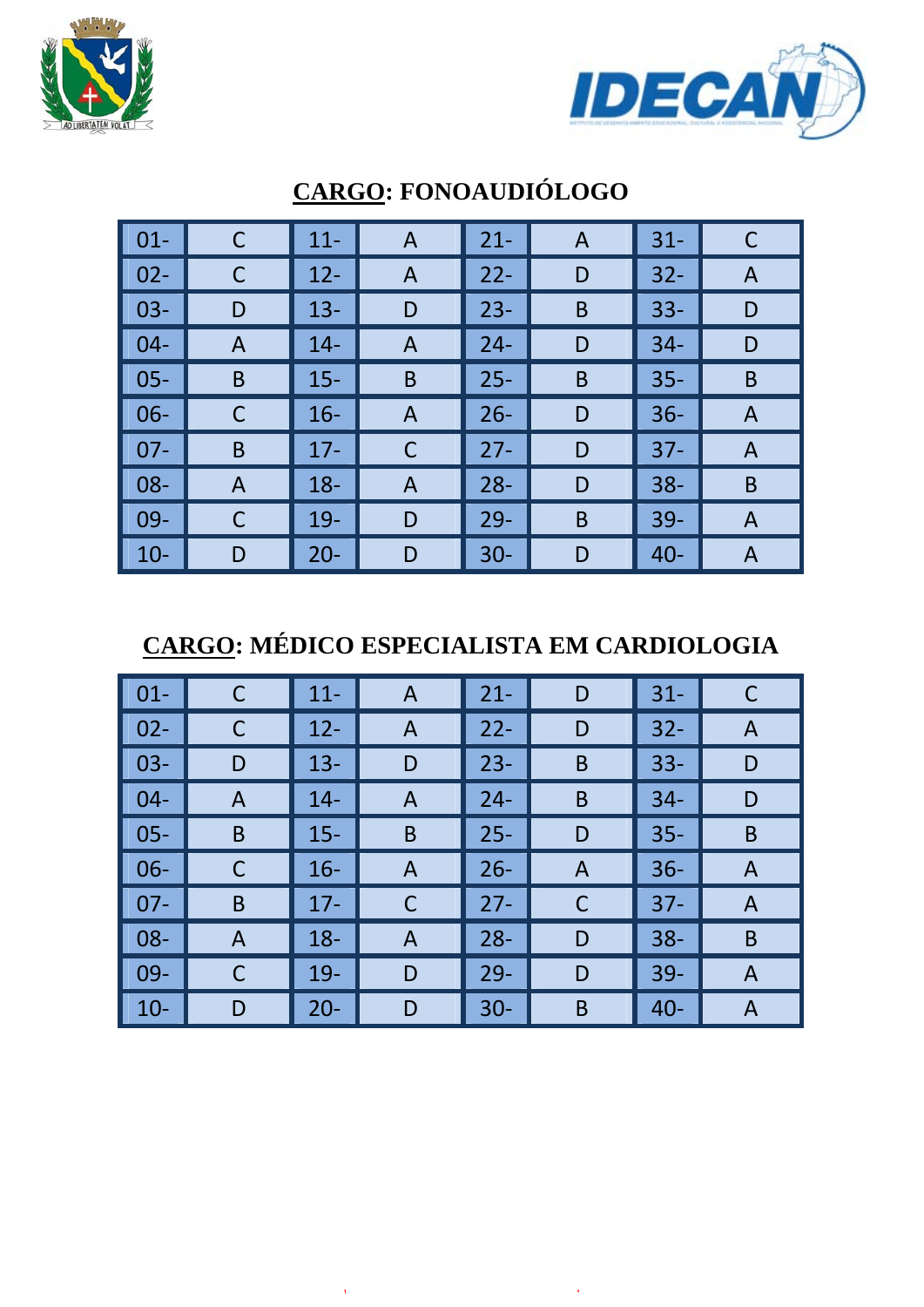



#### **CARGO: MÉDICO ESPECIALISTA EM GINICOLOGIA/OBSTETRÍCIA**

| $01 -$ | C | $11 -$ | A | $21 -$ | B | $31 -$ | C |
|--------|---|--------|---|--------|---|--------|---|
| $02 -$ | C | $12 -$ | A | $22 -$ | B | $32 -$ | A |
| $03 -$ | D | $13 -$ | D | $23 -$ | B | $33 -$ | D |
| $04 -$ | A | $14 -$ | A | $24 -$ | C | $34 -$ | D |
| $05 -$ | B | $15 -$ | B | $25 -$ | A | $35 -$ | B |
| $06 -$ | C | $16 -$ | A | $26 -$ | C | $36 -$ | A |
| $07 -$ | B | $17 -$ | C | $27 -$ | B | $37 -$ | A |
| $08 -$ | A | $18 -$ | A | $28 -$ | C | $38 -$ | B |
| $09-$  | C | $19-$  | D | $29 -$ | D | $39 -$ | A |
| $10-$  | D | $20 -$ | D | $30 -$ | A | $40 -$ | A |

#### **CARGO: MÉDICO ESPECIALISTA EM ORTOPEDIA (TRAUMATOLOGIA)**

| $\vert$ 01-        |   | $11 -$ | A              | $21 -$ | C | $31 -$ | C |
|--------------------|---|--------|----------------|--------|---|--------|---|
| $\vert$ 02-        |   | $12 -$ | A              | $22 -$ | B | $32 -$ | A |
| $\vert$ 03-        | D | $13 -$ | D              | $23 -$ | C | $33 -$ | D |
| $\blacksquare$ 04- | A | $14 -$ | A              | $24 -$ | D | $34 -$ | D |
| $\vert$ 05-        | B | $15 -$ | B              | $25 -$ | B | $35 -$ | B |
| $\vert$ 06-        |   | $16 -$ | $\overline{A}$ | $26 -$ | B | $36 -$ | A |
| $\parallel$ 07-    | B | $17 -$ | С              | $27 -$ | B | $37 -$ | A |
| $\vert$ 08-        | A | $18 -$ | A              | $28 -$ | D | $38 -$ | B |
| $\vert$ 09-        | С | $19-$  | D              | $29 -$ | C | $39 -$ | A |
| $\vert$ 10-        | D | $20 -$ | D              | $30 -$ |   | $40 -$ | A |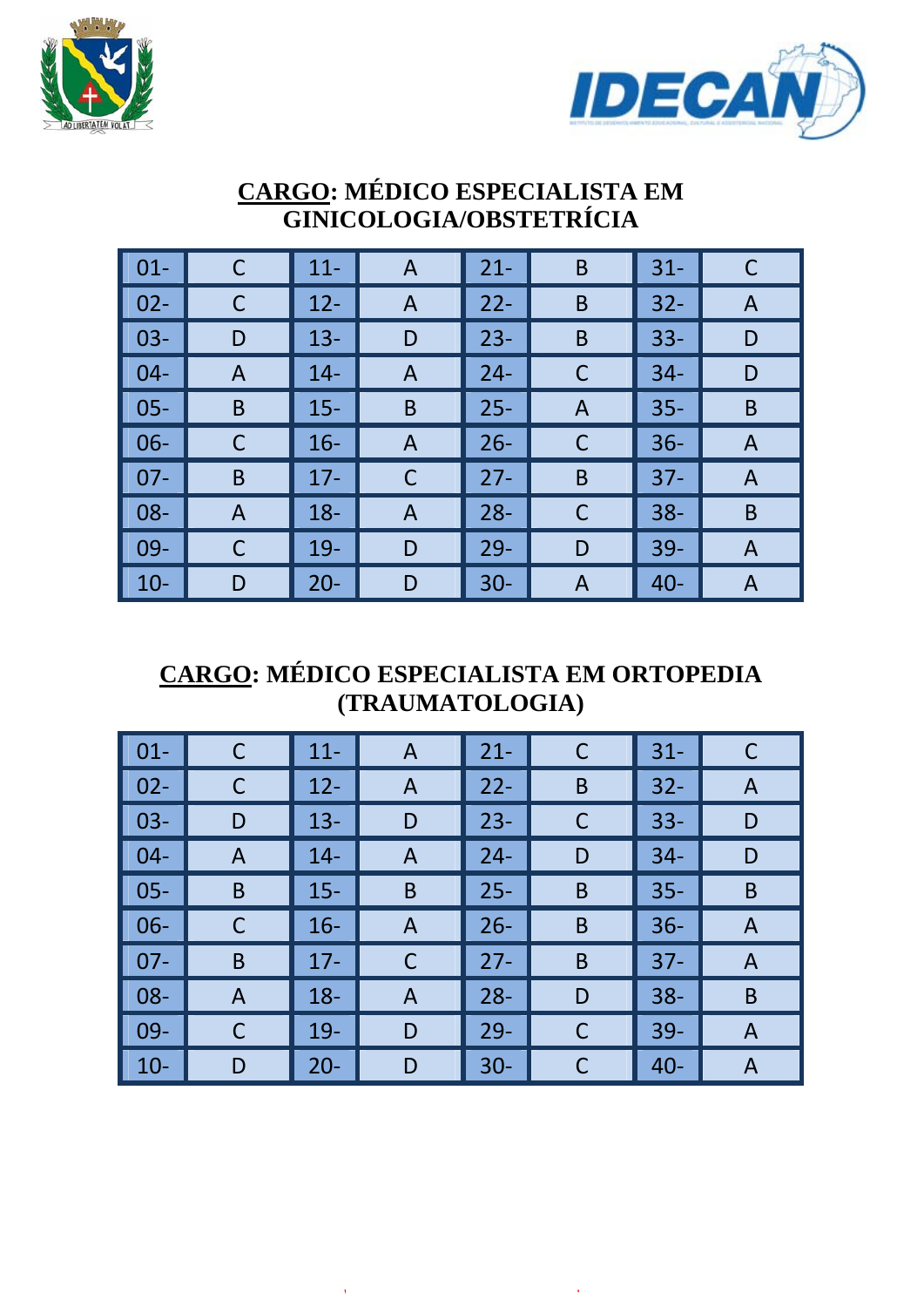



| $\vert$ 01-     |   | $11 -$ | A              | $21 -$ | B              | $31 -$ |   |
|-----------------|---|--------|----------------|--------|----------------|--------|---|
| $\vert$ 02-     | C | $12 -$ | A              | $22 -$ | D              | $32 -$ | A |
| $\vert$ 03-     | D | $13 -$ | D              | $23 -$ | B              | $33 -$ | D |
| $\vert$ 04-     | A | $14 -$ | $\overline{A}$ | $24 -$ | A              | $34 -$ | D |
| $\vert$ 05-     | B | $15 -$ | B              | $25 -$ | D              | $35 -$ | B |
| $\vert$ 06-     |   | $16 -$ | A              | $26 -$ | C              | $36 -$ | A |
| $\parallel$ 07- | B | $17 -$ | $\mathsf C$    | $27 -$ | $\overline{A}$ | $37 -$ | A |
| $\vert$ 08-     | A | $18 -$ | $\overline{A}$ | $28 -$ | A              | $38 -$ | B |
| $\vert$ 09-     | С | $19-$  | D              | $29 -$ | D              | $39-$  | A |
| $\vert$ 10-     | D | $20 -$ | D              | $30 -$ | B              | $40 -$ | A |

### **CARGO: NUTRICIONISTA**

# **CARGO: ODONTÓLOGO**

| $\boxed{01}$ | С | $11 -$ | $\mathsf{A}$   | $21 -$ | C | $31 -$ | C |
|--------------|---|--------|----------------|--------|---|--------|---|
| $\vert$ 02-  | C | $12 -$ | A              | $22 -$ | D | $32 -$ | A |
| $\vert$ 03-  | D | $13 -$ | D              | $23 -$ | B | $33 -$ | D |
| $\vert$ 04-  | A | $14 -$ | A              | $24 -$ | B | $34 -$ | D |
| $\vert$ 05-  | B | $15 -$ | $\mathsf B$    | $25 -$ | C | $35 -$ | B |
| $\vert$ 06-  | C | $16 -$ | $\overline{A}$ | $26 -$ | A | $36 -$ | A |
| $\vert$ 07-  | B | $17 -$ | C              | $27 -$ | A | $37 -$ | A |
| $\vert$ 08-  | A | $18 -$ | $\mathsf{A}$   | $28 -$ | D | $38 -$ | B |
| $\vert$ 09-  | С | $19 -$ | D              | $29 -$ | B | $39 -$ | A |
| $\vert$ 10-  | D | $20 -$ | D              | $30 -$ | B | $40 -$ | A |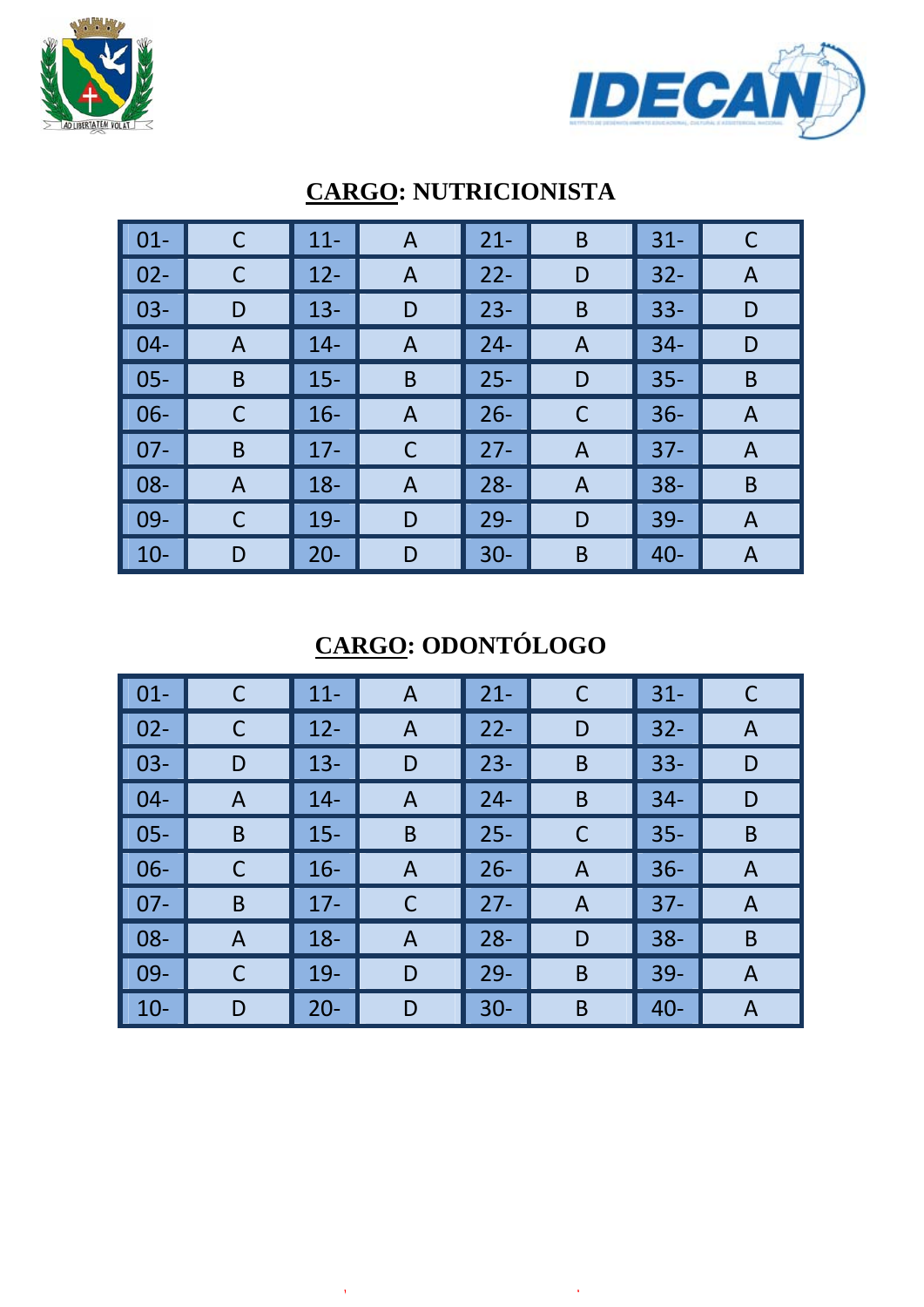



| $01 -$ | C | $11 -$ | $\mathsf{A}$ | $21 -$ | D           | $31 -$ | C |
|--------|---|--------|--------------|--------|-------------|--------|---|
| $02 -$ | C | $12 -$ | A            | $22 -$ | B           | $32 -$ | A |
| $03 -$ | D | $13 -$ | D            | $23 -$ | $\mathsf C$ | $33 -$ | D |
| $04 -$ | A | $14 -$ | A            | $24 -$ | B           | $34 -$ | D |
| $05 -$ | B | $15 -$ | B            | $25 -$ | D           | $35 -$ | B |
| $06 -$ | C | $16 -$ | A            | $26 -$ | D           | $36 -$ | A |
| $07 -$ | B | $17 -$ | $\mathsf C$  | $27 -$ | D           | $37 -$ | A |
| 08-    | A | $18 -$ | A            | $28 -$ | D           | $38 -$ | B |
| $09 -$ | C | $19-$  | D            | $29 -$ | B           | $39-$  | A |
| $10 -$ | D | $20 -$ | D            | $30-$  | C           | $40 -$ | A |

## **CARGO: PSICÓLOGO**

# **CARGO: MÉDICO CLÍNICO GERAL**

| $\vert$ 01-        | С | $11 -$ | A | $21 -$ | D | $31 -$ | D |
|--------------------|---|--------|---|--------|---|--------|---|
| $\vert$ 02-        | B | $12 -$ | C | $22 -$ | D | $32 -$ | D |
| $\vert$ 03-        | D | $13 -$ | B | $23 -$ | C | $33 -$ | D |
| $\vert$ 04-        | С | $14 -$ | B | $24 -$ | A | $34 -$ |   |
| $\vert$ 05-        |   | $15 -$ | B | $25 -$ | B | $35 -$ | B |
| $\vert$ 06-        |   | $16 -$ | A | $26 -$ | B | $36 -$ | B |
| $\blacksquare$ 07- | A | $17 -$ | D | $27 -$ | D | $37 -$ | B |
| $\vert$ 08-        | B | $18 -$ | D | $28 -$ | B | $38 -$ | B |
| $\parallel$ 09-    | B | $19-$  | D | $29 -$ | D | $39 -$ | C |
| $\vert$ 10-        |   | $20 -$ | D | $30 -$ | Α | $40 -$ | A |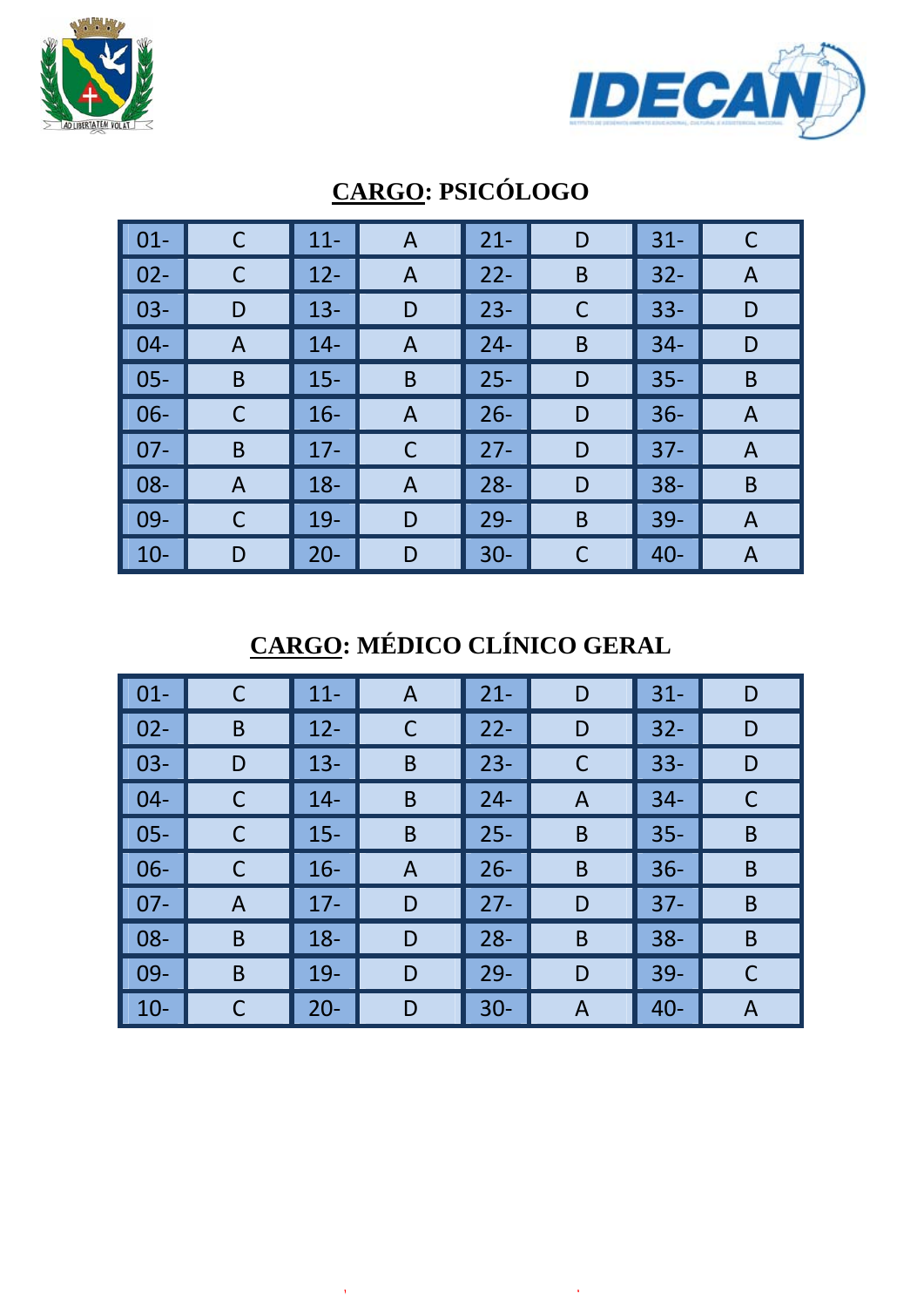



| $\vert$ 01- |   | $11 -$ | $\mathsf{A}$ | $21 -$ | C | $31 -$ | D |
|-------------|---|--------|--------------|--------|---|--------|---|
| $\vert$ 02- | B | $12 -$ | C            | $22 -$ | C | $32 -$ | D |
| $\vert$ 03- | D | $13 -$ | $\mathsf B$  | $23 -$ | D | $33 -$ | D |
| $\vert$ 04- |   | $14 -$ | B            | $24 -$ | A | $34 -$ | C |
| $\vert$ 05- | C | $15 -$ | $\mathsf B$  | $25 -$ | A | $35 -$ | B |
| $\vert$ 06- | C | $16 -$ | A            | $26 -$ | D | $36 -$ | B |
| $\vert$ 07- | A | $17 -$ | D            | $27 -$ | C | $37 -$ | B |
| $\vert$ 08- | B | $18 -$ | D            | $28 -$ | C | $38 -$ | B |
| $\vert$ 09- | B | $19 -$ | D            | $29-$  | C | $39 -$ | C |
| $\vert$ 10- |   | $20 -$ | D            | $30 -$ | A | $40 -$ | A |

### **CARGO: PSICÓLOGO EDUCACIONAL**

**CARGO: ESPECIALISTA EM EDUCAÇÃO – ESP** 

| $\boxed{01}$ | С | $11 -$ | C            | $21 -$ | C              | $31 -$ | C |
|--------------|---|--------|--------------|--------|----------------|--------|---|
| $\vert$ 02-  | C | $12 -$ | B            | $22 -$ | B              | $32 -$ | A |
| $\vert$ 03-  | D | $13 -$ | $\mathsf{A}$ | $23 -$ | A              | $33 -$ | D |
| $\vert$ 04-  | A | $14 -$ | D            | $24 -$ | D              | $34 -$ | D |
| $\vert$ 05-  | B | $15 -$ | A            | $25 -$ | A              | $35 -$ | B |
| $\vert$ 06-  | C | $16 -$ | A            | $26 -$ | A              | $36 -$ | A |
| $\vert$ 07-  | B | $17 -$ | $\mathsf C$  | $27 -$ | A              | $37 -$ | A |
| $\vert$ 08-  | A | $18 -$ | D            | $28 -$ | C              | $38 -$ | B |
| $\vert$ 09-  | C | $19 -$ | A            | $29 -$ | $\overline{A}$ | $39 -$ | A |
| $\vert$ 10-  | D | $20 -$ | B            | $30 -$ | A              | $40 -$ | A |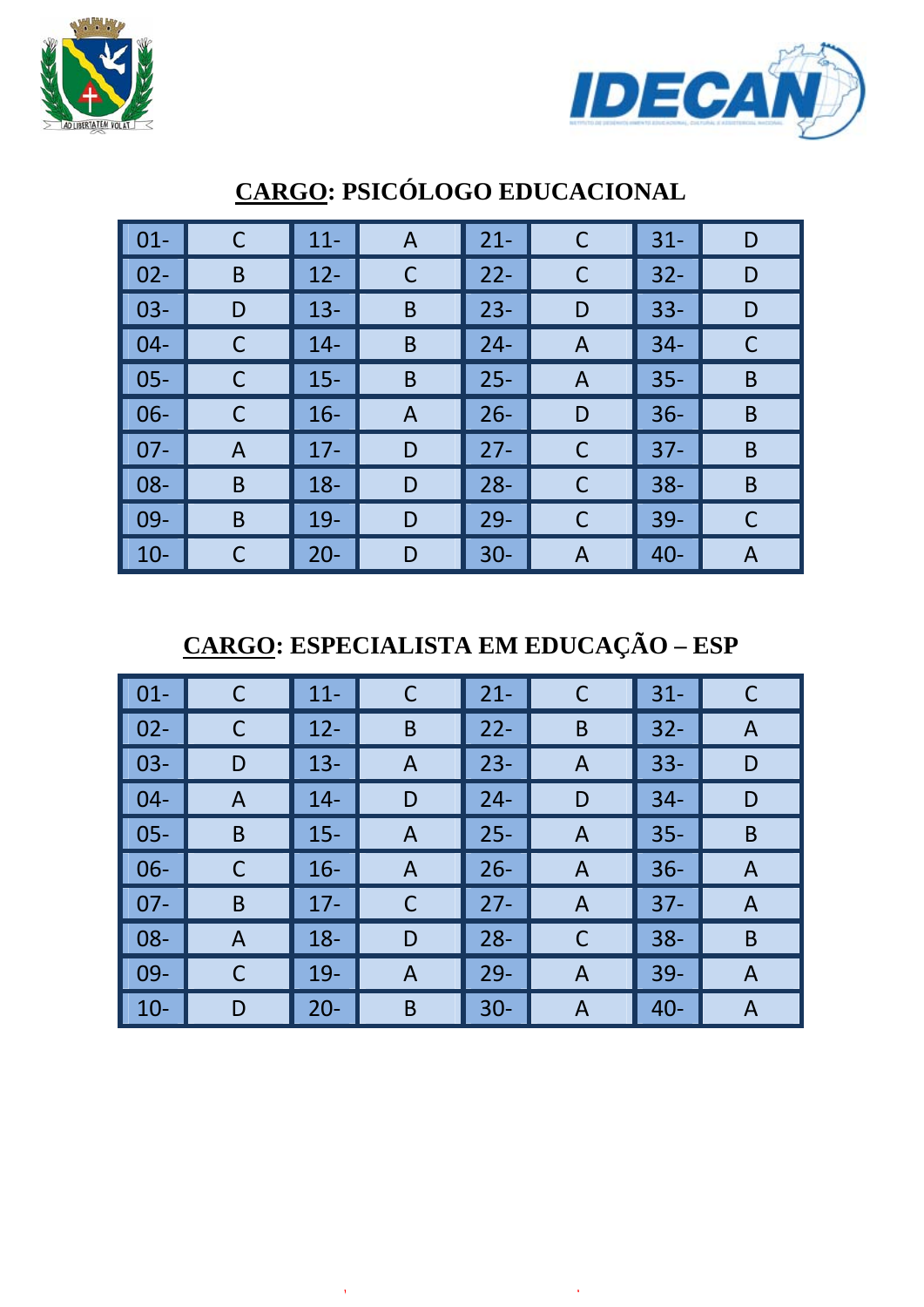



## ‐ C 11‐ C 21‐ C 31‐ C ‐ C 12‐ B 22‐ B 32‐ A 03‐ | D | 13‐ | A | 23‐ | A | 33‐ | D ‐ A 14‐ D 24‐ B 34‐ D 05‐ B | 15‐ | A | 25‐ | D | 35‐ | B ‐ C 16‐ A 26‐ D 36‐ A ‐ B 17‐ C 27‐ A 37‐ A 08‐ | A | 18‐ | D | 28‐ | A | 38‐ | B ‐ C 19‐ A 29‐ D 39‐ A 10‐ | D | 20‐ | B | 30‐ | B | 40‐ | A

# **CARGO: PROFESSOR DE EDUCAÇÃO FÍSICA – PEF**

## **CARGO: PROFESSOR DE LÍNGUA ESTRANGEIRA – PLE**

| $\vert$ 01-     | C | $11 -$ | C            | $21 -$ | C            | $31 -$ | C |
|-----------------|---|--------|--------------|--------|--------------|--------|---|
| $\vert$ 02-     | С | $12 -$ | B            | $22 -$ | $\mathsf{C}$ | $32 -$ | A |
| $\vert$ 03-     | D | $13 -$ | $\mathsf{A}$ | $23 -$ | D            | $33 -$ | D |
| $\parallel$ 04- | A | $14 -$ | D            | $24 -$ | A            | $34 -$ | D |
| $\vert$ 05-     | B | $15 -$ | A            | $25 -$ | $\mathsf{C}$ | $35 -$ | B |
| $\vert$ 06-     | C | $16 -$ | A            | $26 -$ | D            | $36 -$ | A |
| $\vert$ 07-     | B | $17 -$ | C            | $27 -$ | C            | $37 -$ | A |
| $\vert$ 08-     | A | $18 -$ | D            | $28 -$ | D            | $38 -$ | B |
| $\vert$ 09-     | C | $19-$  | A            | $29 -$ | D            | $39 -$ | A |
| $\vert$ 10-     | D | $20 -$ | B            | $30 -$ | D            | $40 -$ | A |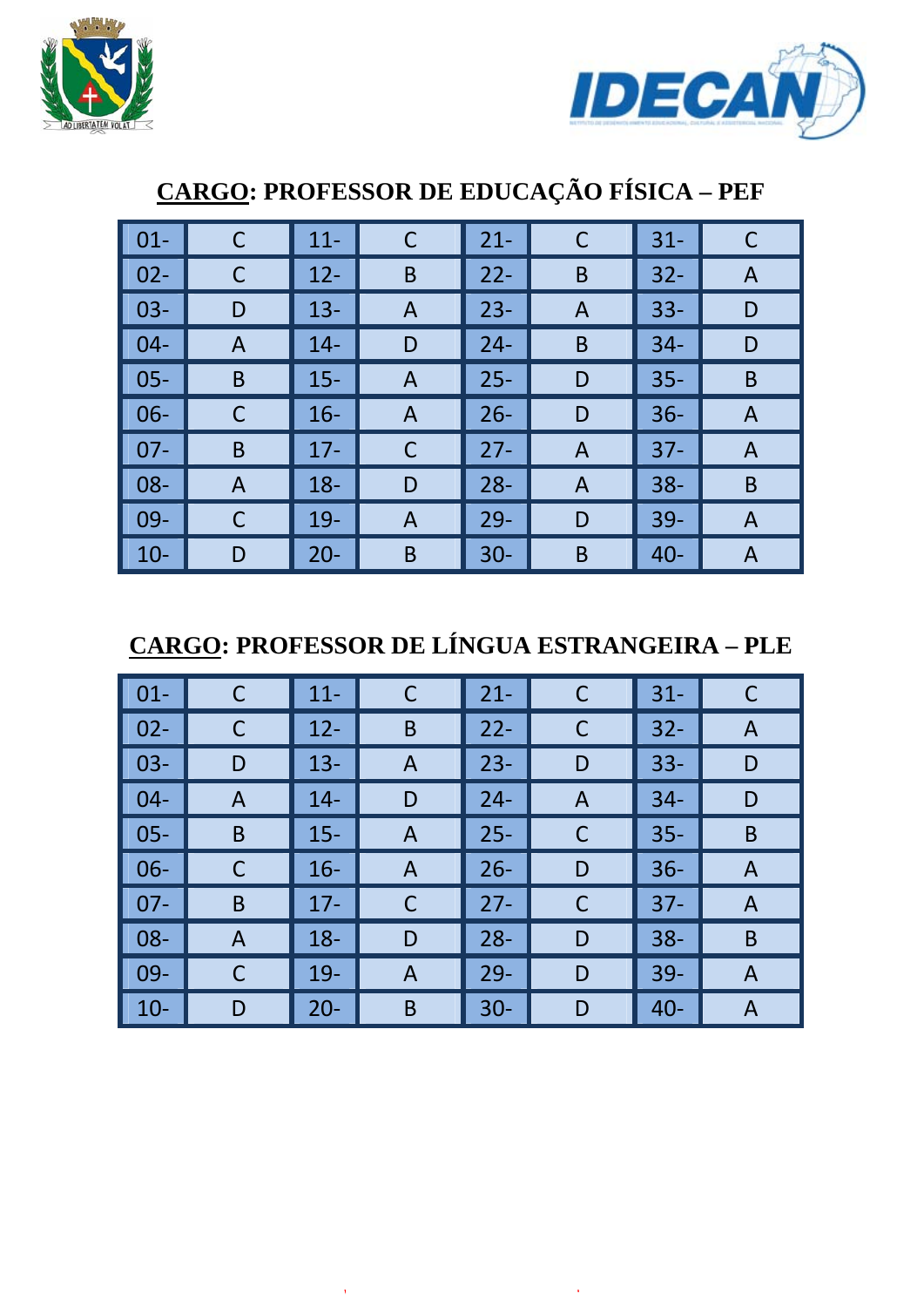



| $01 -$ |   | $11 -$ | C            | $21 -$ | C | $31 -$ |   |
|--------|---|--------|--------------|--------|---|--------|---|
| $02 -$ | С | $12 -$ | B            | $22 -$ | A | $32 -$ | A |
| $03 -$ | D | $13 -$ | A            | $23 -$ | D | $33 -$ | D |
| $04 -$ | A | $14-$  | D            | $24 -$ | D | $34 -$ | D |
| $05 -$ | B | $15 -$ | A            | $25 -$ | D | $35 -$ | B |
| $06 -$ | С | $16 -$ | $\mathsf{A}$ | $26 -$ | D | $36 -$ | A |
| $07 -$ | B | $17 -$ | $\mathsf C$  | $27 -$ | C | $37 -$ | A |
| 08-    | A | $18 -$ | D            | $28 -$ | C | $38 -$ | B |
| $09 -$ | С | $19-$  | A            | $29-$  | D | $39-$  | A |
| $10-$  | D | $20 -$ | B            | $30-$  | B | $40 -$ | A |

### **CARGO: CONTADOR**

### **CARGO: ENGENHEIRO CIVIL**

| $\boxed{01}$ | С | $11 -$ | C            | $21 -$ | A | $31 -$ | C |
|--------------|---|--------|--------------|--------|---|--------|---|
| $\vert$ 02-  | C | $12 -$ | B            | $22 -$ | C | $32 -$ | A |
| $\vert$ 03-  | D | $13 -$ | $\mathsf{A}$ | $23 -$ | D | $33 -$ | D |
| $\vert$ 04-  | A | $14 -$ | D            | $24 -$ | B | $34 -$ | D |
| $\vert$ 05-  | B | $15 -$ | A            | $25 -$ | D | $35 -$ | B |
| $\vert$ 06-  | C | $16 -$ | A            | $26 -$ | B | $36 -$ | A |
| $\vert$ 07-  | B | $17 -$ | C            | $27 -$ | C | $37 -$ | A |
| $\vert$ 08-  | A | $18 -$ | D            | $28 -$ | A | $38 -$ | B |
| $\vert$ 09-  | С | $19 -$ | A            | $29 -$ | A | $39 -$ | A |
| $\vert$ 10-  | D | $20 -$ | B            | $30 -$ | A | $40 -$ | A |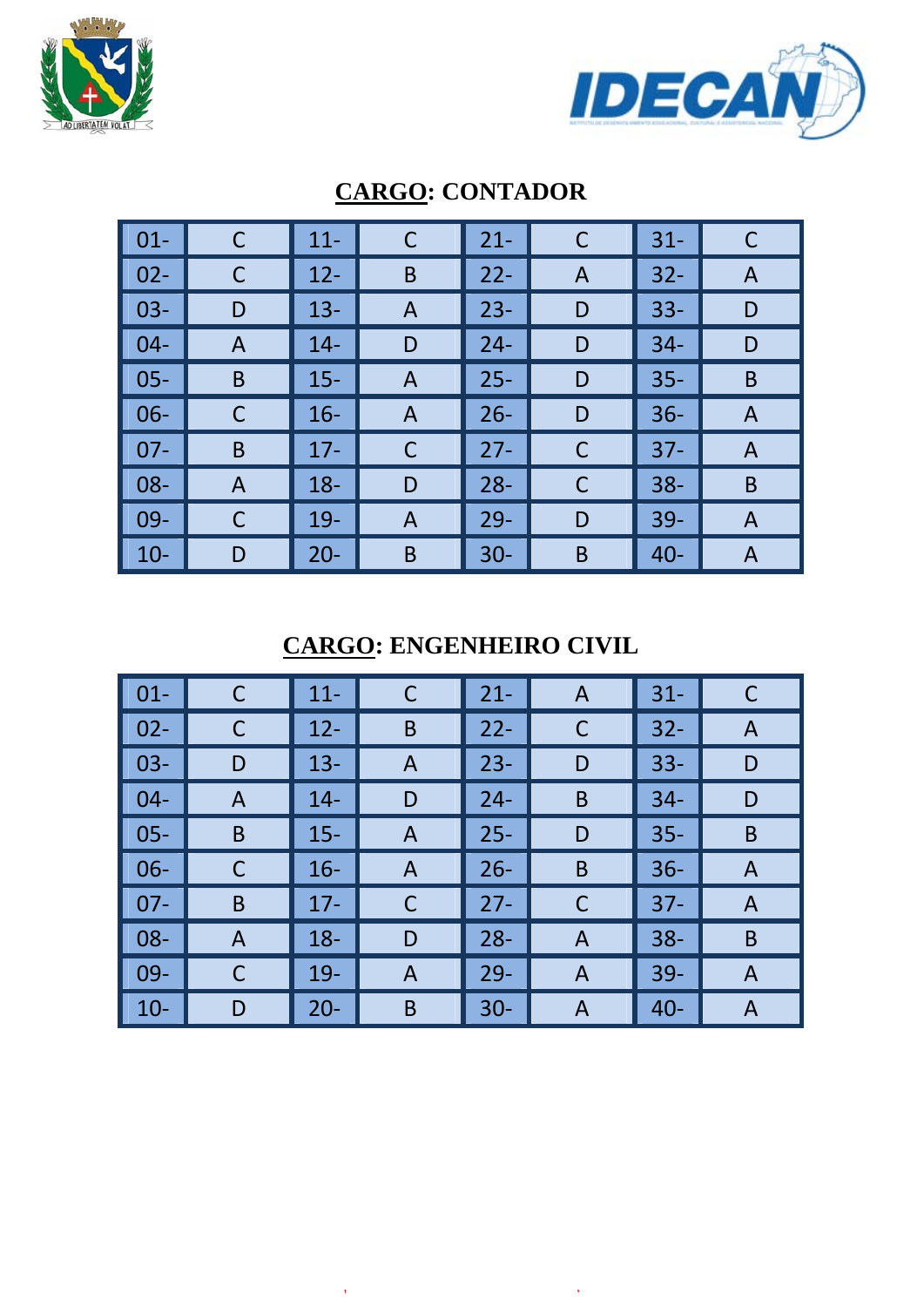



| $\vert$ 01- | $\mathsf C$ | $11 -$ | $\mathsf C$ | $21 -$ | B | $31 -$ | C |
|-------------|-------------|--------|-------------|--------|---|--------|---|
| $\vert$ 02- |             | $12 -$ | B           | $22 -$ | C | $32 -$ | A |
| $\vert$ 03- | D           | $13 -$ | A           | $23 -$ | D | $33 -$ | D |
| $\vert$ 04- | A           | $14 -$ | D           | $24 -$ | D | $34 -$ | D |
| $\vert$ 05- | B           | $15 -$ | A           | $25 -$ | C | $35 -$ | B |
| $\vert$ 06- | C           | $16 -$ | A           | $26 -$ | B | $36 -$ | A |
| $\vert$ 07- | B           | $17 -$ | $\mathsf C$ | $27 -$ | D | $37 -$ | A |
| $\vert$ 08- | A           | $18 -$ | D           | $28 -$ | D | $38 -$ | B |
| $\vert$ 09- | С           | $19-$  | A           | $29-$  | A | $39-$  | A |
| $\vert$ 10- | D           | $20 -$ | B           | $30 -$ | B | $40 -$ | A |

#### **CARGO: PROCURADOR**

### **CARGO: PROFESSOR REGENTE PREB**

| $\vert$ 01- | B | $11 -$ | B | $21 -$ | D | $31 -$ | A |
|-------------|---|--------|---|--------|---|--------|---|
| $\vert$ 02- |   | $12 -$ | C | $22 -$ | D | $32 -$ | A |
| $\vert$ 03- |   | $13 -$ | D | $23 -$ | C | $33 -$ |   |
| $\vert$ 04- |   | $14 -$ | С | $24 -$ | B | $34 -$ | A |
| $\vert$ 05- | B | $15 -$ | B | $25 -$ | D | $35 -$ | B |
| $\vert$ 06- |   | $16 -$ | B | $26 -$ | D | $36 -$ | A |
| $\vert$ 07- | D | $17 -$ | D | $27 -$ | A | $37 -$ |   |
| $\vert$ 08- | С | $18 -$ | C | $28 -$ | B | $38 -$ | D |
| $  09 -$    | D | $19-$  | A | $29 -$ | B | $39 -$ | B |
| $\vert$ 10- | B | $20 -$ | B | $30 -$ | B | $40 -$ | D |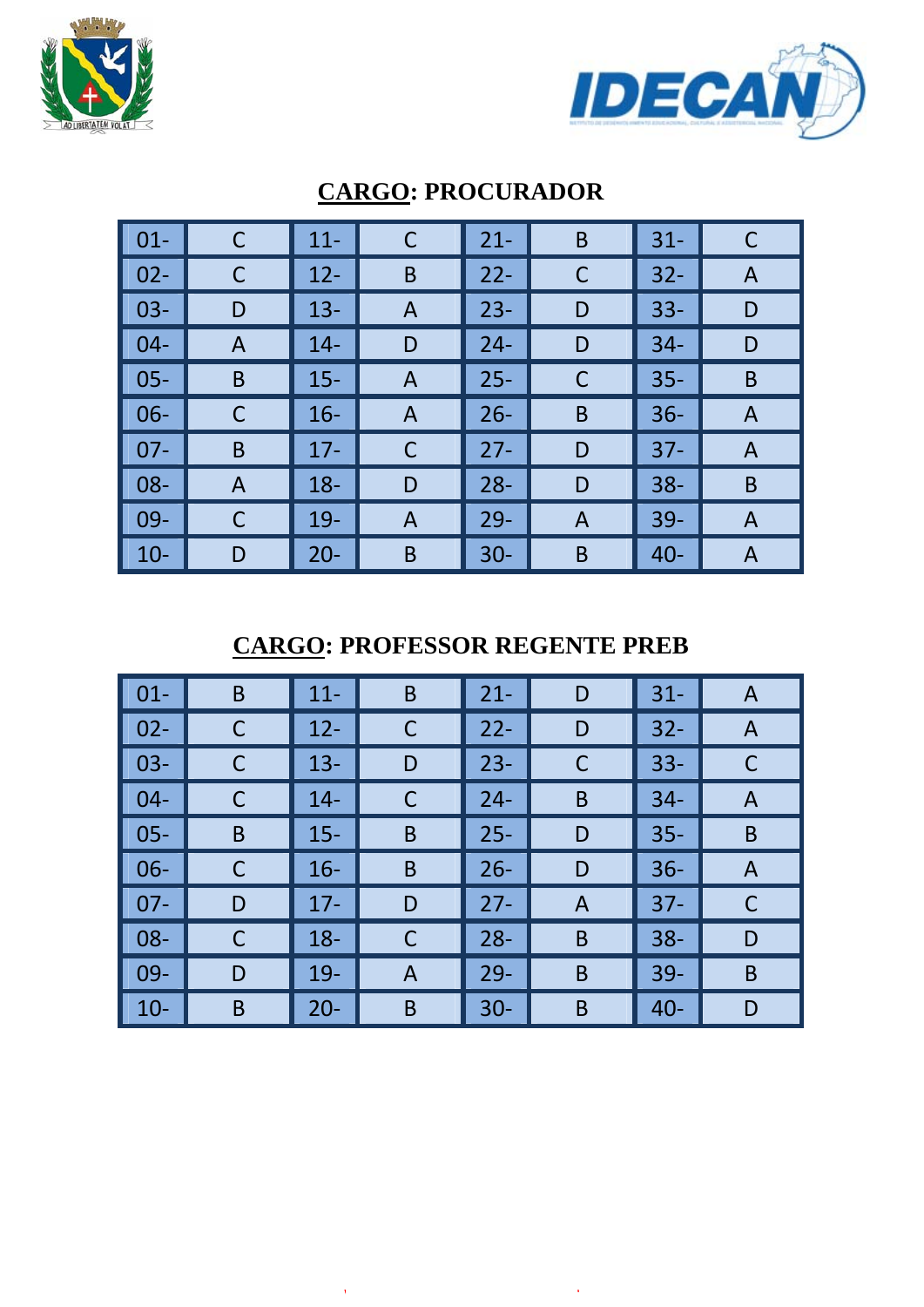



| $\vert$ 01- | D | $11 -$ | $\mathsf{A}$ | $21 -$ | B | $31 -$ | A |
|-------------|---|--------|--------------|--------|---|--------|---|
| $\vert$ 02- | C | $12 -$ | B            | $22 -$ | A | $32 -$ | С |
| $\vert$ 03- | C | $13 -$ | $\mathsf C$  | $23 -$ | B | $33 -$ | D |
| $\vert$ 04- | C | $14 -$ | D            | $24 -$ | C | $34 -$ | D |
| $\vert$ 05- | A | $15 -$ | A            | $25 -$ | C | $35 -$ | D |
| $\vert$ 06- | D | $16 -$ | D            | $26 -$ | D | $36 -$ | B |
| $\vert$ 07- | A | $17 -$ | $\mathsf C$  | $27 -$ | C | $37 -$ |   |
| $\vert$ 08- | A | $18 -$ | D            | $28 -$ | B | $38 -$ | A |
| $\vert$ 09- | B | $19 -$ | $\mathsf C$  | $29 -$ | C | $39 -$ | D |
| $\vert$ 10- | D | $20 -$ | B            | $30 -$ | D | $40 -$ | A |

## **CARGO: TÉCNICO EM ENFERMAGEM**

## **CARGO: TÉCNICO EM INFORMÁTICA**

| $\vert$ 01-     | D              | $11 -$ | A           | $21 -$ | D | $31 -$ | A |
|-----------------|----------------|--------|-------------|--------|---|--------|---|
| $\vert 02 -$    |                | $12 -$ | B           | $22 -$ | D | $32 -$ | С |
| $\vert$ 03-     |                | $13 -$ | $\mathsf C$ | $23 -$ | C | $33 -$ | D |
| $\vert$ 04-     | C              | $14 -$ | D           | $24 -$ | D | $34 -$ | D |
| $\vert$ 05-     | A              | $15 -$ | A           | $25 -$ | A | $35 -$ | D |
| $\vert$ 06-     | D              | $16 -$ | D           | $26 -$ | C | $36 -$ | B |
| $\parallel$ 07- | $\overline{A}$ | $17 -$ | С           | $27 -$ | C | $37 -$ | С |
| $\vert$ 08-     | A              | $18 -$ | D           | $28 -$ | C | $38 -$ | A |
| $\parallel$ 09- | B              | $19-$  | $\mathsf C$ | $29 -$ | C | $39 -$ | D |
| $\vert$ 10-     | D              | $20 -$ | B           | $30 -$ | B | $40 -$ | A |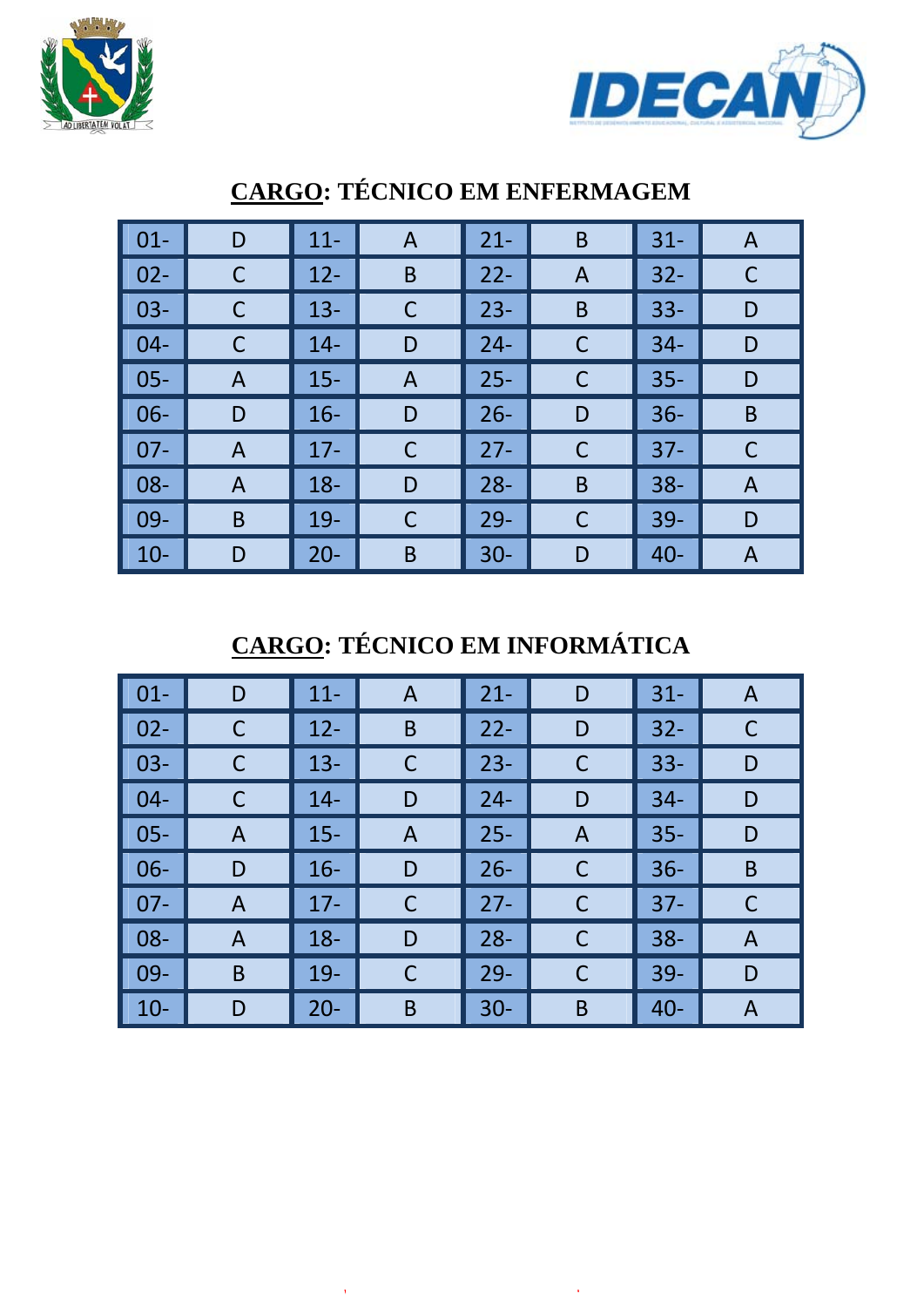



| $01 -$ | D            | $11 -$ | A           | $21 -$ | A              | $31 -$ | A |
|--------|--------------|--------|-------------|--------|----------------|--------|---|
| $02 -$ | C            | $12 -$ | B           | $22 -$ | D              | $32 -$ | C |
| $03 -$ | C            | $13 -$ | C           | $23 -$ | $\overline{A}$ | $33 -$ | D |
| $04 -$ | C            | $14-$  | D           | $24 -$ | $\mathsf{A}$   | $34 -$ | D |
| $05 -$ | A            | $15 -$ | A           | $25 -$ | D              | $35 -$ | D |
| $06 -$ | D            | $16 -$ | D           | $26 -$ | B              | $36 -$ | B |
| $07 -$ | $\mathsf{A}$ | $17 -$ | $\mathsf C$ | $27 -$ | B              | $37 -$ | C |
| $08 -$ | A            | $18 -$ | D           | $28 -$ | $\overline{A}$ | $38 -$ | A |
| 09-    | B            | $19-$  | C           | $29 -$ | D              | $39-$  | D |
| $10 -$ | D            | $20 -$ | B           | $30 -$ | B              | $40 -$ | A |

## **CARGO: TÉCNICO EM MEIO AMBIENTE**

**CARGO: FISCAL DO MEIO AMBIENTE** 

| $\vert$ 01- | A | $11 -$ | B | $21 -$ | B            | $31 -$ | A |
|-------------|---|--------|---|--------|--------------|--------|---|
| $02 -$      | D | $12 -$ | C | $22 -$ | A            | $32 -$ | B |
| $03-$       | B | $13 -$ | B | $23 -$ | C            | $33 -$ | B |
| $04 -$      | B | $14 -$ | D | $24 -$ | D            | $34 -$ | A |
| $05 -$      | B | $15 -$ | C | $25 -$ | B            | $35 -$ | B |
| $06 -$      | D | $16 -$ | C | $26 -$ | C            | $36 -$ | D |
| $07 -$      | С | $17 -$ | С | $27 -$ | D            | $37 -$ | D |
| $08 -$      | A | $18 -$ | C | $28 -$ | $\mathsf{A}$ | $38 -$ | C |
| $09-$       | B | $19-$  | D | $29 -$ | C            | $39 -$ | С |
| $10-$       | D | $20 -$ | A | $30 -$ | D            | $40 -$ | B |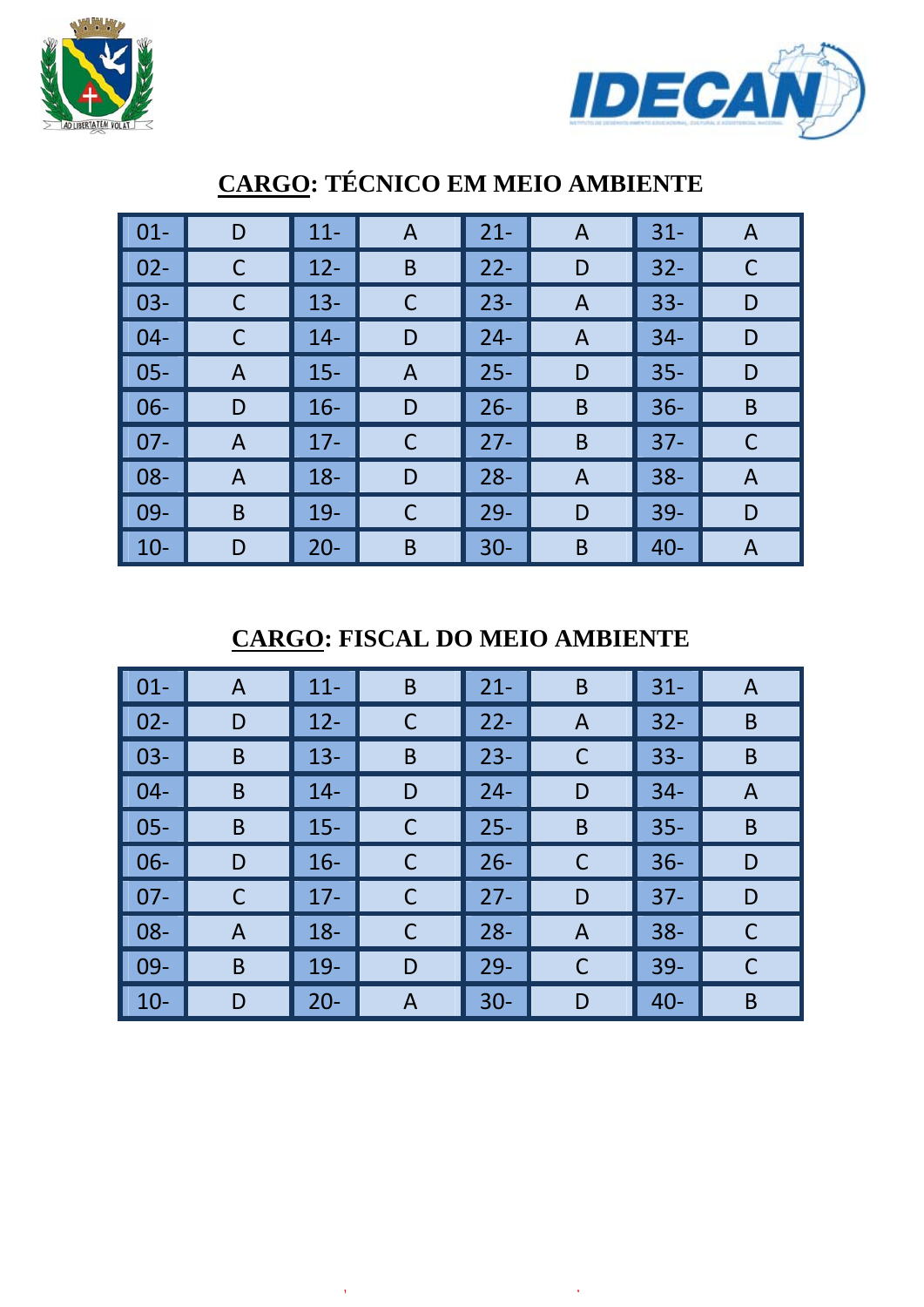



| $\vert$ 01- | D              | $11 -$ | $\mathsf{A}$ | $21 -$ | $\mathsf C$    | $31 -$ | A |
|-------------|----------------|--------|--------------|--------|----------------|--------|---|
| $\vert$ 02- | C              | $12 -$ | B            | $22 -$ | B              | $32 -$ | C |
| $\vert$ 03- | C              | $13 -$ | $\mathsf C$  | $23 -$ | $\overline{A}$ | $33 -$ | D |
| $\vert$ 04- | C              | $14 -$ | D            | $24 -$ | B              | $34 -$ | D |
| $\vert$ 05- | A              | $15 -$ | A            | $25 -$ | C              | $35 -$ | D |
| $\vert$ 06- | D              | $16 -$ | D            | $26 -$ | $\mathsf{C}$   | $36 -$ | B |
| $\vert$ 07- | $\overline{A}$ | $17 -$ | $\mathsf C$  | $27 -$ | D              | $37 -$ | C |
| $\vert$ 08- | A              | $18 -$ | D            | $28 -$ | D              | $38 -$ | A |
| $\vert$ 09- | B              | $19 -$ | $\mathsf C$  | $29 -$ | $\mathsf{C}$   | $39 -$ | D |
| $\vert$ 10- | D              | $20 -$ | B            | $30 -$ | B              | $40 -$ | A |

# **CARGO: FISCAL SANITÁRIO**

**CARGO: FISCAL DE TRIBUTOS** 

| $\vert$ 01-        | D            | $11 -$ | A           | $21 -$ | A              | $31 -$ | A |
|--------------------|--------------|--------|-------------|--------|----------------|--------|---|
| $\parallel$ 02-    | C            | $12 -$ | B           | $22 -$ | B              | $32 -$ | C |
| $  03 -$           | C            | $13 -$ | $\mathsf C$ | $23 -$ | $\mathsf C$    | $33 -$ | D |
| $\vert 04 -$       | C            | $14-$  | D           | $24 -$ | A              | $34 -$ | D |
| $\vert$ 05-        | A            | $15 -$ | A           | $25 -$ | C              | $35 -$ | D |
| $\vert$ 06-        | D            | $16 -$ | D           | $26 -$ | A              | $36 -$ | B |
| $\vert$ 07-        | $\mathsf{A}$ | $17 -$ | $\mathsf C$ | $27 -$ | $\overline{A}$ | $37 -$ | C |
| $\vert$ 08-        | A            | $18 -$ | D           | $28 -$ | D              | $38 -$ | A |
| $\blacksquare$ 09- | B            | $19-$  | C           | $29 -$ | C              | $39 -$ | D |
| $\vert$ 10-        | D            | $20 -$ | B           | $30 -$ | B              | $40 -$ | A |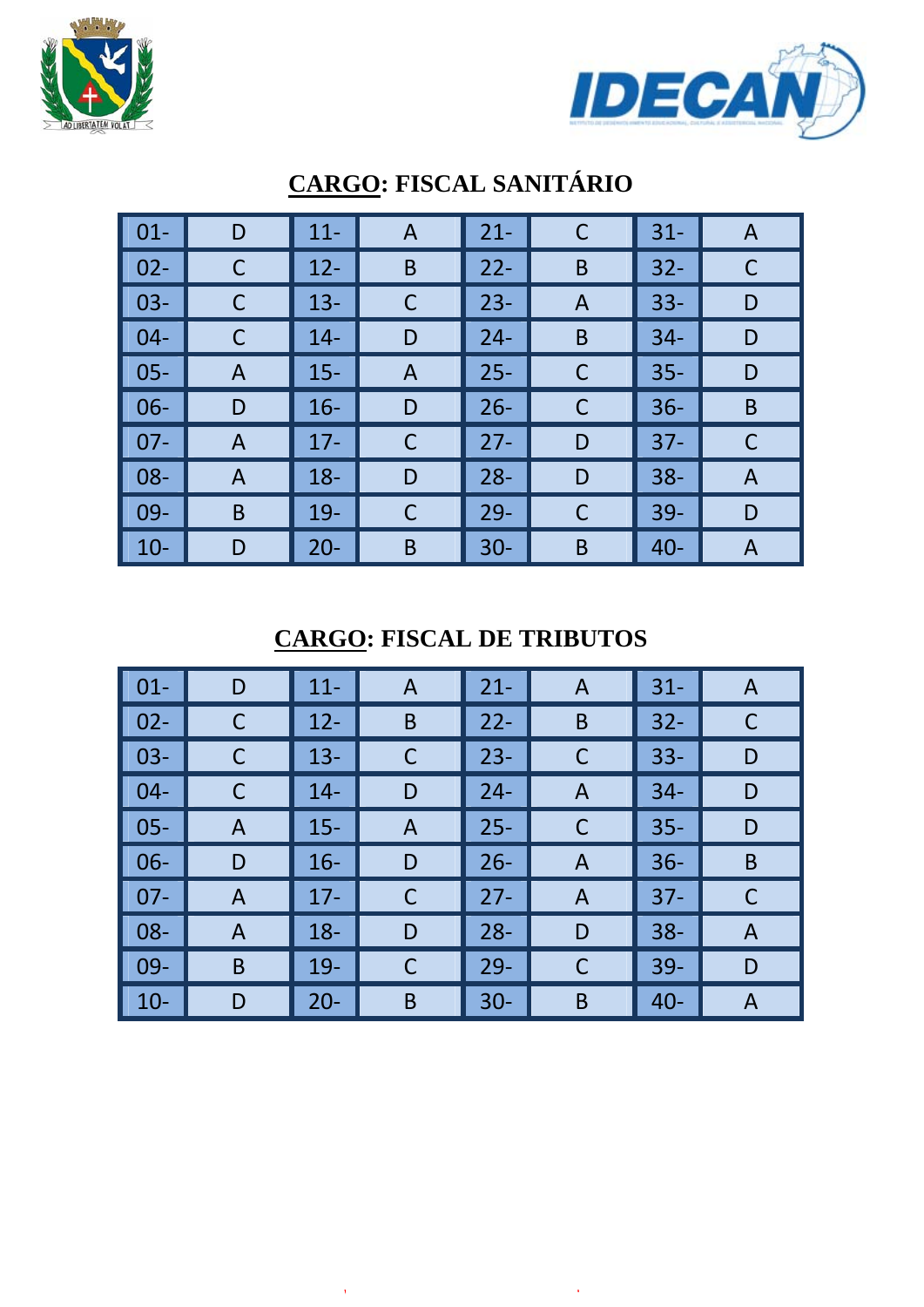



| $01 -$ | D              | $11 -$ | A           | $21 -$ | D           | $31 -$ | A |
|--------|----------------|--------|-------------|--------|-------------|--------|---|
| $02 -$ | C              | $12 -$ | B           | $22 -$ | A           | $32 -$ | С |
| $03 -$ | С              | $13 -$ | $\mathsf C$ | $23 -$ | C           | $33 -$ | D |
| $04 -$ | С              | $14 -$ | D           | $24 -$ | A           | $34 -$ | D |
| $05 -$ | A              | $15 -$ | A           | $25 -$ | B           | $35 -$ | D |
| $06 -$ | D              | $16 -$ | D           | $26 -$ | $\mathsf C$ | $36 -$ | B |
| $07 -$ | $\overline{A}$ | $17 -$ | C           | $27 -$ | $\mathsf C$ | $37 -$ | С |
| 08-    | $\overline{A}$ | $18 -$ | D           | $28 -$ | A           | $38 -$ | A |
| 09-    | B              | $19 -$ | C           | $29 -$ | B           | $39 -$ | D |
| $10 -$ | D              | $20 -$ | B           | $30 -$ | B           | $40 -$ | A |

### **CARGO: ASSISTENTE DE SECRETARIA**

**CARGO: ASSISTENTE ADMINISTRATIVO** 

| $\vert$ 01- | A | $11 -$ | B | $21 -$ | C | $31 -$ | A |
|-------------|---|--------|---|--------|---|--------|---|
| $02 -$      | D | $12 -$ | C | $22 -$ | B | $32 -$ | B |
| $03-$       | B | $13 -$ | B | $23 -$ | B | $33 -$ | B |
| $04 -$      | B | $14 -$ | D | $24 -$ | C | $34 -$ | A |
| $05 -$      | B | $15 -$ | C | $25 -$ | C | $35 -$ | B |
| $06 -$      | D | $16 -$ | C | $26 -$ | D | $36 -$ | D |
| $07 -$      | С | $17 -$ | С | $27 -$ | B | $37 -$ | D |
| $08 -$      | A | $18 -$ | C | $28 -$ | D | $38 -$ | C |
| $09-$       | B | $19-$  | D | $29 -$ | D | $39-$  | С |
| $10-$       | D | $20 -$ | A | $30 -$ | B | $40 -$ | B |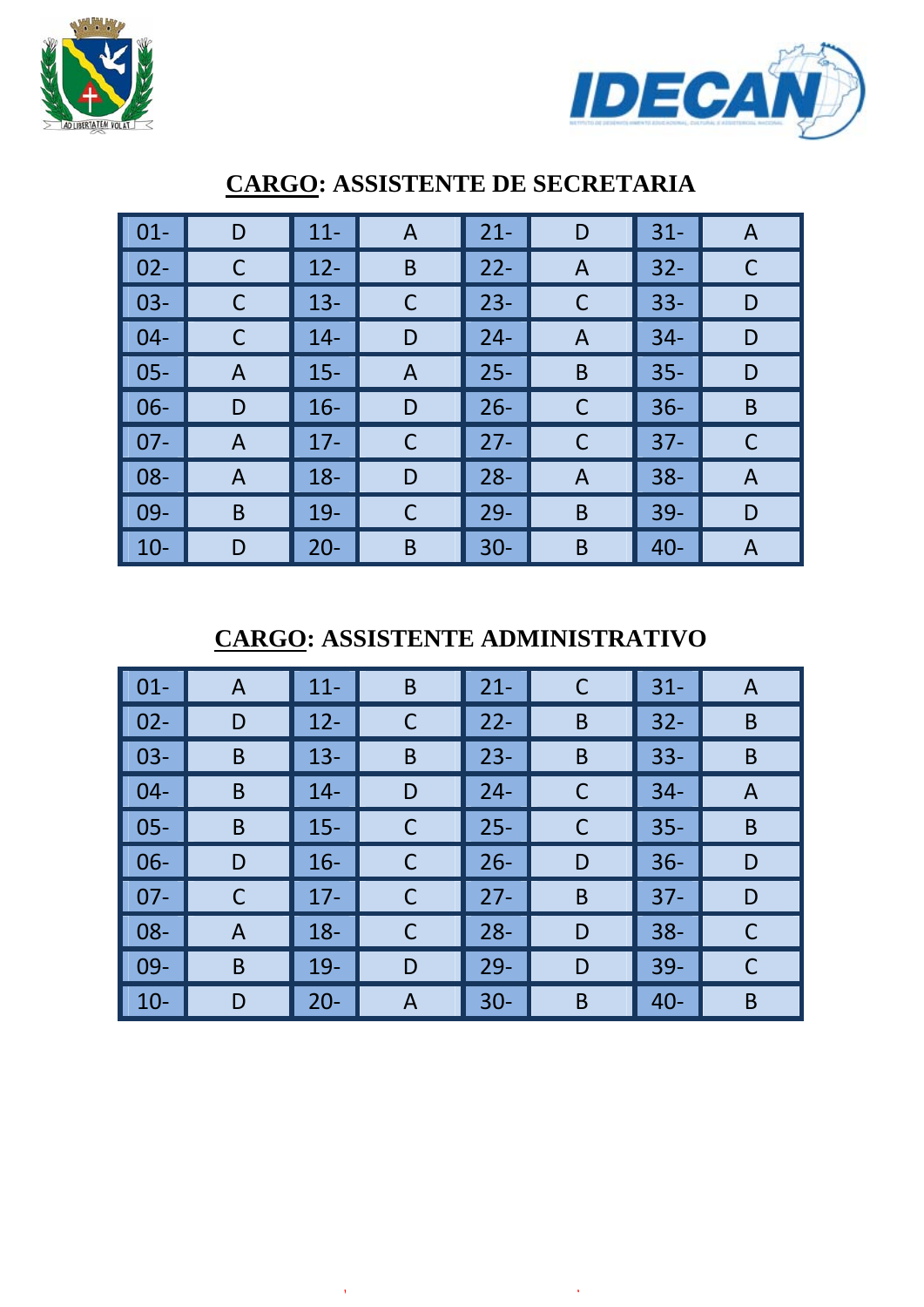



| $01 -$ | $\mathsf{A}$ | $11 -$ | B           | $21 -$ | D              | $31 -$ | A            |
|--------|--------------|--------|-------------|--------|----------------|--------|--------------|
| $02 -$ | D            | $12 -$ | $\mathsf C$ | $22 -$ | $\overline{A}$ | $32 -$ | B            |
| $03 -$ | B            | $13 -$ | B           | $23 -$ | A              | $33 -$ | B            |
| $04 -$ | B            | $14-$  | D           | $24 -$ | $\mathsf{A}$   | $34 -$ | $\mathsf{A}$ |
| $05 -$ | B            | $15 -$ | C           | $25 -$ | B              | $35 -$ | B            |
| $06 -$ | D            | $16 -$ | C           | $26 -$ | D              | $36 -$ | D            |
| $07 -$ | С            | $17 -$ | $\mathsf C$ | $27 -$ | $\overline{A}$ | $37 -$ | D            |
| 08-    | A            | $18 -$ | C           | $28 -$ | A              | $38 -$ | C            |
| 09-    | B            | $19-$  | D           | $29 -$ | B              | $39-$  | С            |
| $10-$  | D            | $20 -$ | A           | $30 -$ | Α              | $40 -$ | B            |

### **CARGO: FISCAL DE OBRAS E POSTURA**

## **CARGO: TÉCNICO EM ARRECADAÇÃO**

| $\vert$ 01- | A | $11 -$ | B | $21 -$ | A | $31 -$ | A |
|-------------|---|--------|---|--------|---|--------|---|
| $02 -$      | D | $12 -$ | C | $22 -$ | C | $32 -$ | B |
| $03-$       | B | $13 -$ | B | $23 -$ | D | $33 -$ | B |
| $04 -$      | B | $14 -$ | D | $24 -$ | C | $34 -$ | A |
| $05 -$      | B | $15 -$ | C | $25 -$ | D | $35 -$ | B |
| $06 -$      | D | $16 -$ | C | $26 -$ | B | $36 -$ | D |
| $07 -$      | C | $17 -$ | С | $27 -$ | A | $37 -$ | D |
| $08 -$      | A | $18 -$ | C | $28 -$ | C | $38 -$ | C |
| $09-$       | B | $19-$  | D | $29 -$ | D | $39 -$ | С |
| $10-$       | D | $20 -$ | A | $30 -$ | A | $40 -$ | B |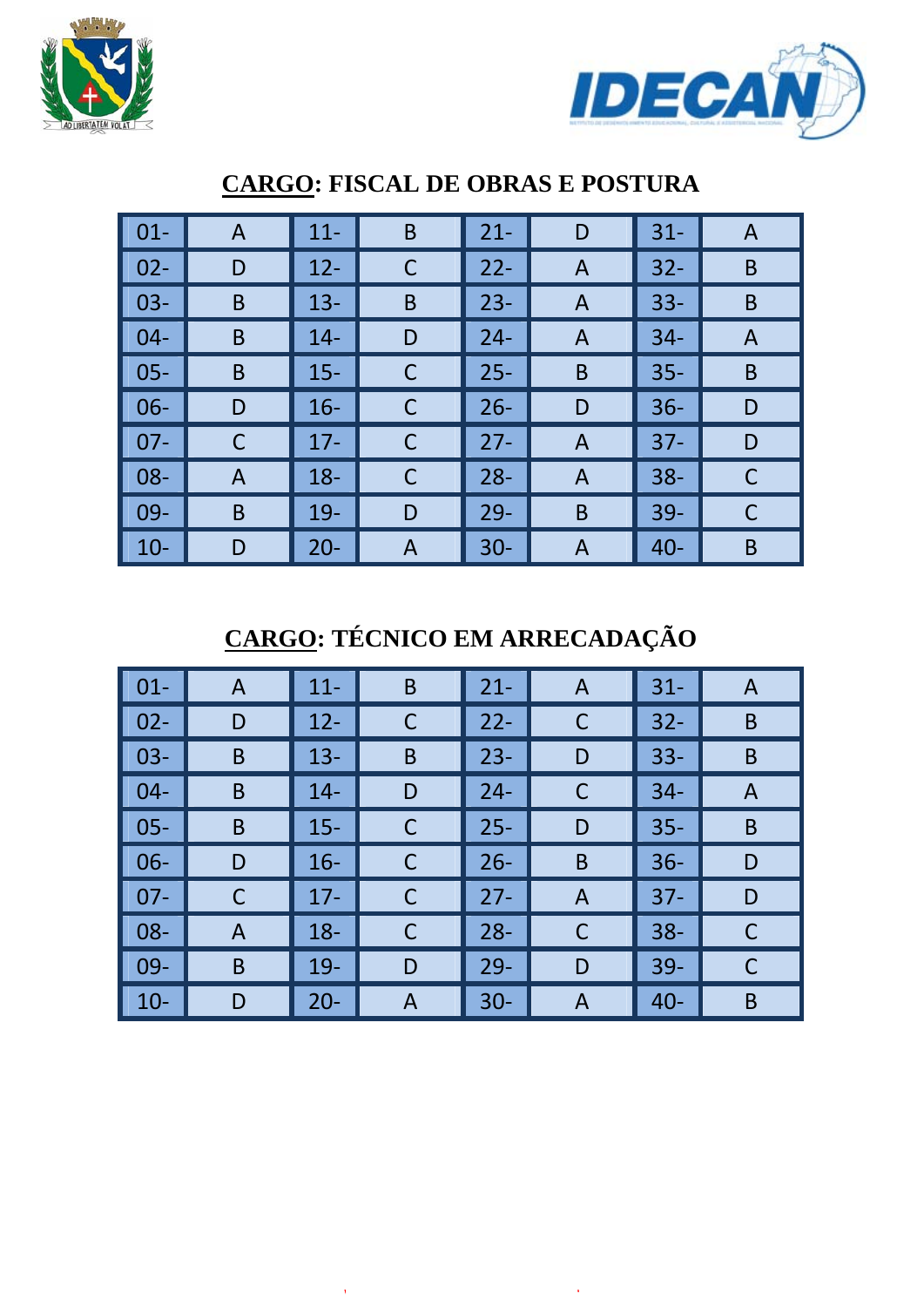



| $01 -$ | C | $11 -$ | $\mathsf B$ | $21 -$ | C              | $31 -$ | D |
|--------|---|--------|-------------|--------|----------------|--------|---|
| $02 -$ | C | $12 -$ | C           | $22 -$ | C              | $32 -$ | C |
| $03 -$ | B | $13 -$ | B           | $23 -$ | A              | $33 -$ | D |
| $04 -$ | A | $14 -$ | B           | $24 -$ | C              | $34 -$ |   |
| $05 -$ | D | $15 -$ | C           | $25 -$ | B              | $35 -$ | D |
| $06 -$ | C | $16 -$ | B           | $26 -$ | $\overline{A}$ | $36 -$ | A |
| $07 -$ | D | $17 -$ | D           | $27 -$ | A              | $37 -$ | C |
| 08-    | B | $18 -$ | B           | $28 -$ | D              | $38 -$ | D |
| 09-    | C | $19-$  | B           | $29 -$ | D              | $39 -$ | C |
| $10 -$ | Α | $20 -$ | D           | $30 -$ | B              | $40 -$ | D |

### **CARGO: AUXILIAR ADMINISTRATIVO**

## **CARGO: AUXILIAR DE SAÚDE**

| $\vert$ 01-        | С | $11 -$ | B | $21 -$ | B | $31 -$ | D |
|--------------------|---|--------|---|--------|---|--------|---|
| $\vert$ 02-        |   | $12 -$ | C | $22 -$ | D | $32 -$ | С |
| $\vert$ 03-        | B | $13 -$ | B | $23 -$ | D | $33 -$ | D |
| $\blacksquare$ 04- | A | $14 -$ | B | $24 -$ | C | $34 -$ | С |
| $\vert$ 05-        | D | $15 -$ | C | $25 -$ | A | $35 -$ | D |
| $\vert$ 06-        |   | $16 -$ | B | $26 -$ | B | $36 -$ | A |
| $\blacksquare$ 07- | D | $17 -$ | D | $27 -$ | Α | $37 -$ |   |
| $\vert$ 08-        | B | $18 -$ | B | $28 -$ | B | $38 -$ | D |
| $\vert$ 09-        | С | $19-$  | B | $29 -$ | A | $39 -$ | C |
| $\vert$ 10-        | A | $20 -$ | D | $30 -$ | A | $40 -$ | D |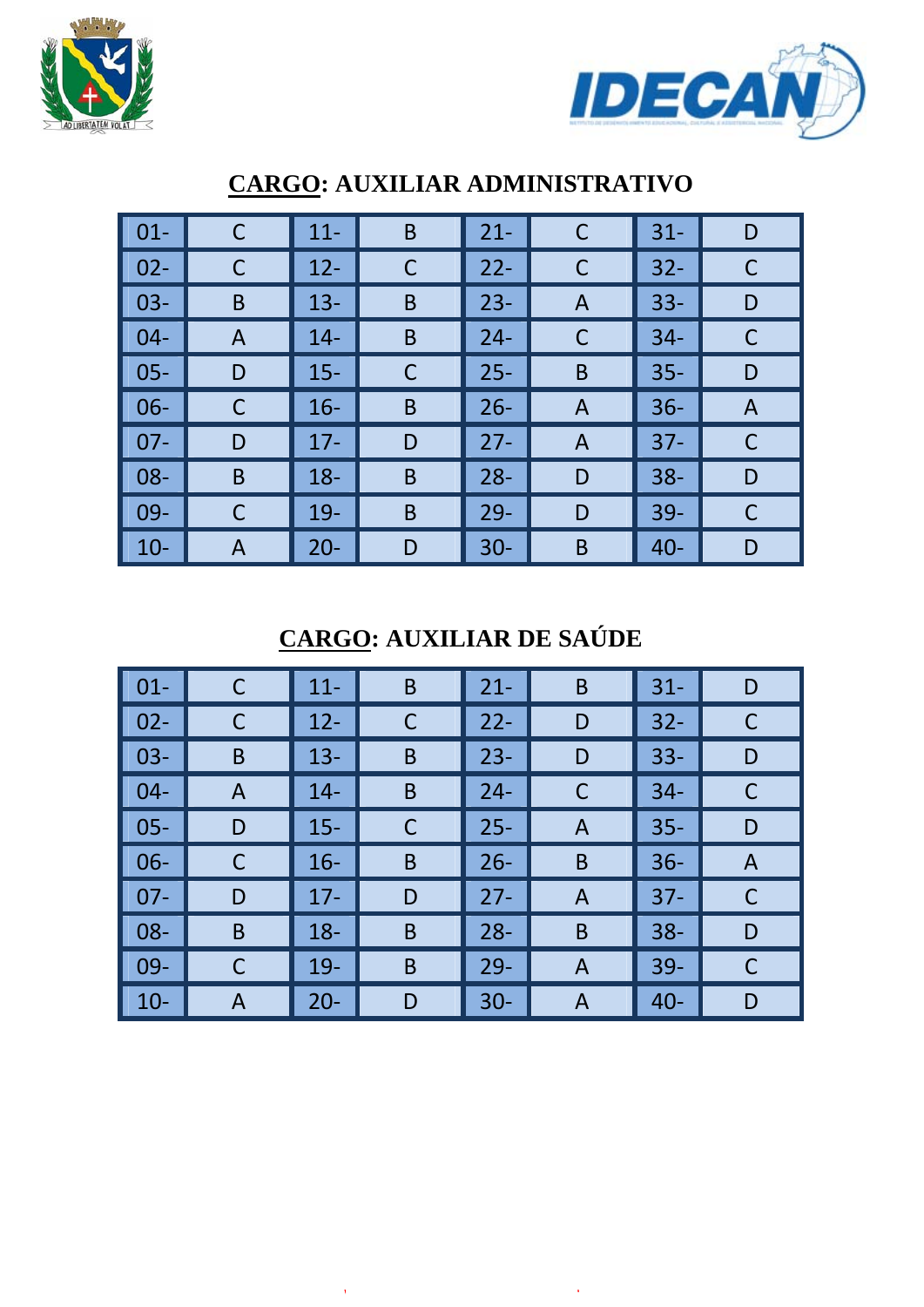



| $\vert$ 01- |   | $11 -$ | B | $21 -$ | A | $31 -$ | D |
|-------------|---|--------|---|--------|---|--------|---|
| $\vert$ 02- | C | $12 -$ | C | $22 -$ | D | $32 -$ | С |
| $\vert$ 03- | B | $13 -$ | B | $23 -$ | D | $33 -$ | D |
| $\vert$ 04- | A | $14 -$ | B | $24 -$ | A | $34 -$ |   |
| $\vert$ 05- | D | $15 -$ | С | $25 -$ | Α | $35 -$ | D |
| $\vert$ 06- |   | $16-$  | B | $26 -$ | C | $36 -$ | A |
| $\vert$ 07- | D | $17 -$ | D | $27 -$ | C | $37 -$ |   |
| $\vert$ 08- | B | $18 -$ | B | $28 -$ | D | $38 -$ | D |
| $\vert$ 09- |   | $19-$  | B | $29-$  | B | $39-$  | C |
| $\vert$ 10- | A | $20 -$ | D | $30 -$ | D | $40 -$ | D |

#### **CARGO: ENCARREGADO DE MERENDA**

**CARGO: SERVENTE ESCOLAR** 

| $\vert$ 01- | $\mathsf{A}$ | $11 -$ | $\mathsf C$ | $21 -$ | A | $31 -$ | A |
|-------------|--------------|--------|-------------|--------|---|--------|---|
| $\vert$ 02- | A            | $12 -$ | B           | $22 -$ | D | $32 -$ | A |
| $\vert$ 03- |              | $13 -$ | C           | $23 -$ | D | $33 -$ | A |
| $\vert$ 04- | D            | $14 -$ | A           | $24 -$ | D | $34 -$ | B |
| $\vert$ 05- | B            | $15 -$ | C           | $25 -$ | D | $35 -$ | D |
| $\vert$ 06- | С            | $16 -$ | D           | $26 -$ | D | $36 -$ | D |
| $\vert$ 07- | A            | $17 -$ | B           | $27 -$ | D | $37 -$ | D |
| $\vert$ 08- | C            | $18 -$ | B           | $28 -$ | C | $38 -$ | D |
| $\vert$ 09- | B            | $19 -$ | B           | $29 -$ | D | $39 -$ | B |
| $\vert$ 10- | B            | $20 -$ | C           | $30 -$ | C | $40 -$ | D |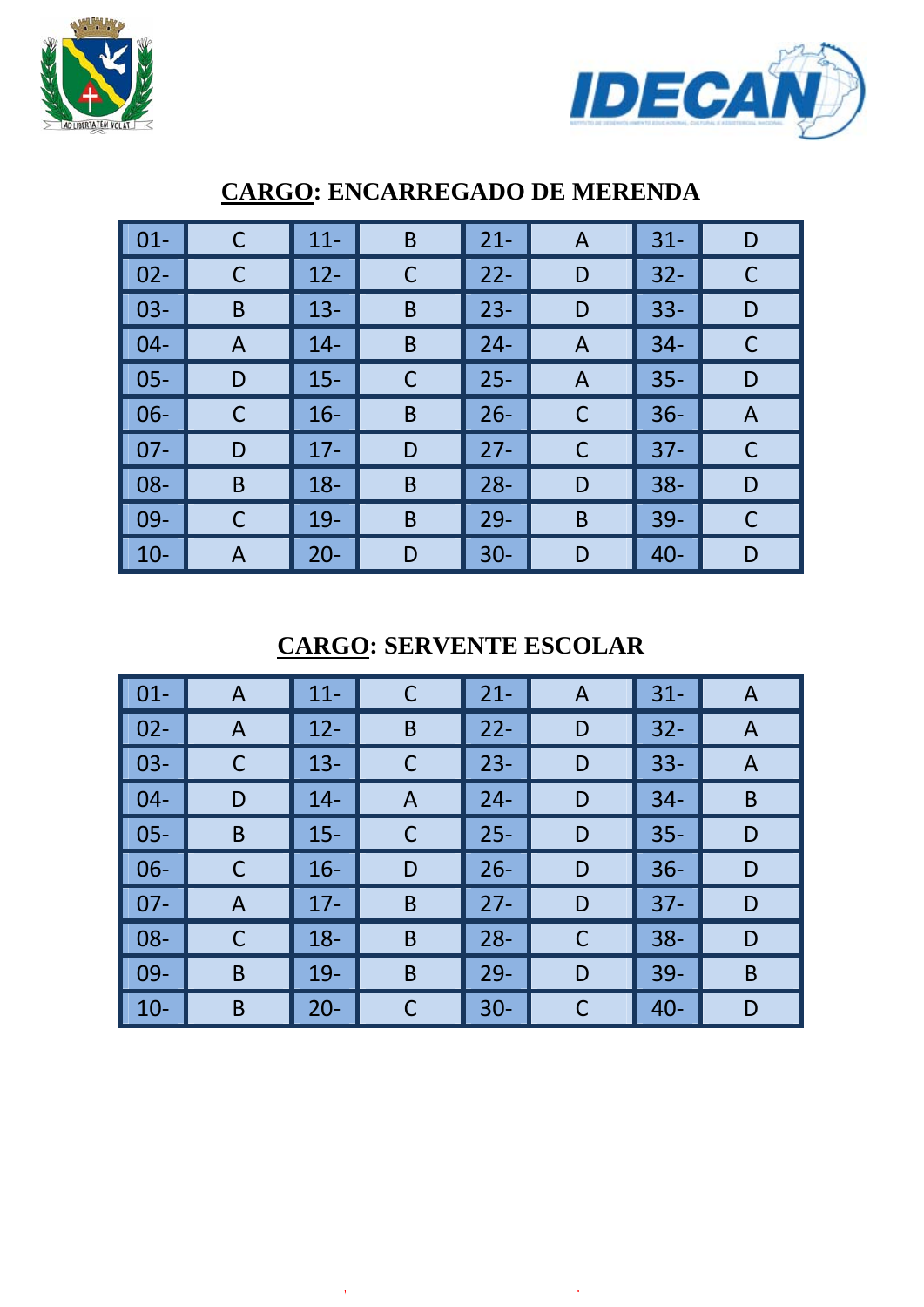



#### **CARGO: AUXILIAR DE SERVIÇOS GERAIS – LIMPEZA URBANA E ATIVIDADES AFINS**

| $01 -$ | A | $11 -$ | C | $21 -$ | A |
|--------|---|--------|---|--------|---|
| $02 -$ | С | $12 -$ | B | $22 -$ | B |
| $03 -$ | D | $13 -$ | С | $23 -$ | B |
| $04 -$ | B | $14 -$ | С | $24 -$ | C |
| $05 -$ | A | $15 -$ | С | $25 -$ | C |
| $06 -$ | A | $16 -$ | D | $26 -$ | C |
| $07 -$ | A | $17 -$ | B | $27 -$ | A |
| 08-    | A | $18 -$ | D | $28 -$ | A |
| 09-    | B | $19-$  | С | $29 -$ | B |
| $10-$  | D | $20 -$ | Β | $30 -$ | А |

## **CARGO: OPERADOR DE MÁQUINAS**

| $01 -$ | A            | $11 -$ | С | $21 -$ | A |
|--------|--------------|--------|---|--------|---|
| $02 -$ | С            | $12 -$ | B | $22 -$ | B |
| $03 -$ | D            | $13 -$ | C | $23 -$ | B |
| $04 -$ | B            | $14 -$ | C | $24 -$ | C |
| $05 -$ | A            | $15 -$ | C | $25 -$ | C |
| $06 -$ | $\mathsf{A}$ | $16 -$ | D | $26 -$ | С |
| $07 -$ | A            | $17-$  | B | $27 -$ | A |
| $08 -$ | A            | $18 -$ | D | $28 -$ | A |
| 09-    | Β            | 19-    | C | $29 -$ | B |
| $10 -$ | D            | $20 -$ | B | $30 -$ | А |